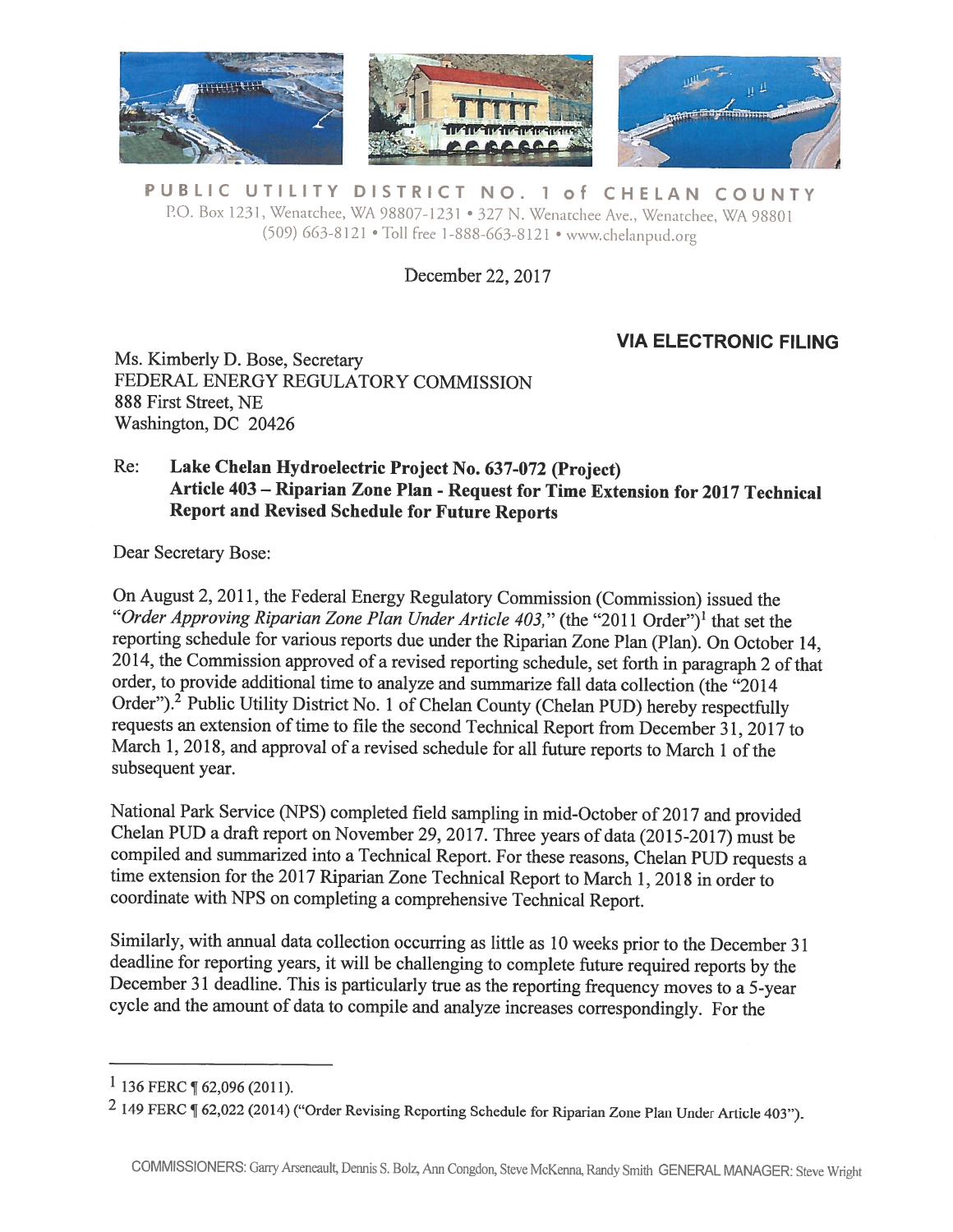foregoing reasons, Chelan PUD requests that the Commission approve <sup>a</sup> revised schedule for all future reports in the Plan as shown in the following table:

| <b>Report</b>                                             | Date to FERC  |
|-----------------------------------------------------------|---------------|
| Technical Report, monitor mitigation measures             | March 1, 2018 |
| Technical Report, monitor mitigation measures             | March 1, 2022 |
| Final Report for Monitor Wildlife in drawdown zone survey | March 1, 2025 |
| Technical Report, monitor mitigation measures             | March 1, 2027 |
| Technical Report, monitor mitigation measures             | March 1, 2032 |
| Technical Report, monitor mitigation measures             | March 1, 2037 |
| Final Report for Monitor Wildlife in drawdown zone survey | March 1, 2040 |
| Technical Report, monitor mitigation measures             | March 1, 2047 |
| Technical Report, monitor mitigation measures             | March 1, 2052 |
| Technical Report, monitor mitigation measures             | March 1, 2054 |
| Final Report for Monitor Wildlife in drawdown zone survey | March 1, 2056 |

Attached is NPS's email communication concurring with this request. Please contact Von Pope at (509) 661-4625 if you have any questions regarding this filing or requests for additional information.

Sincerely,

goffry D. Orbown

Jeffrey G. Osborn Licensing Compliance Supervisor  $j$ eff.osborn@chelanpud.org (509) 661-4180

Attachment: NPS Email Communication

c: Annelise Lesmeister, NPS Concessions Specialist Mignonne Bivin, NPS Plant Ecologist Jack Oelfke, NPS Natural and Cultural Resources Chief Von Pope, Chelan PUD Wildlife Program Manager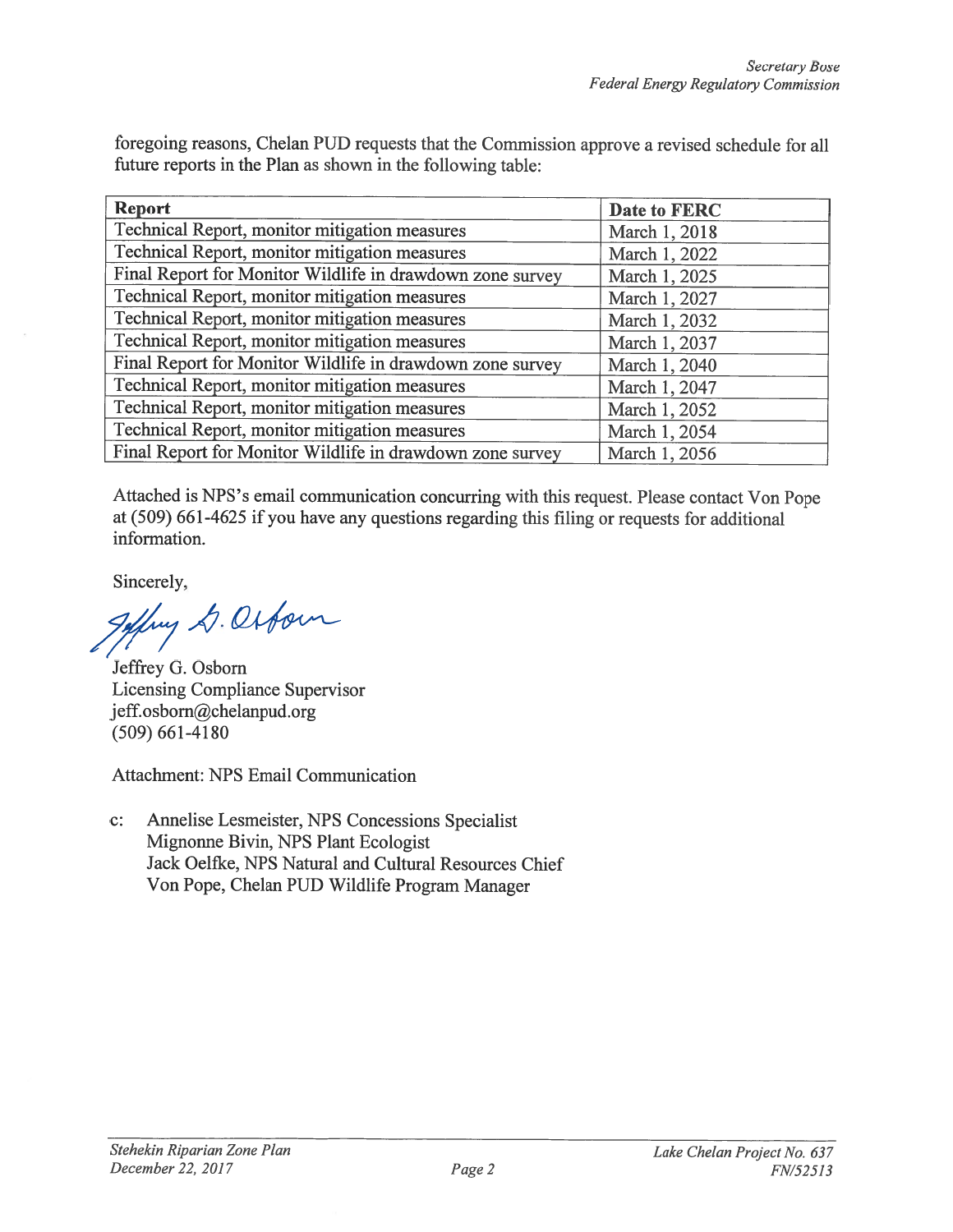## Attachment A: Consultation Documentation

Thank You Mignonne. We will copy you on the extension request.

Happy Holidays,

Von

From: Bivin, Mignonne [mailto:mignonne bivin $(\partial \rho)$ nps.gov] Sent: Sunday, December 17, 2017 12:15 PM To: Pope, Von <Von.Pope@chelanpud.org> Cc: Jack Oelfke (jack\_oelfke@nps.gov) <jack\_oelfke@nps.gov>; Osborn, Jeff <Jeff.Osborn@chelanpud.org>; Smith, Michelle <michelle.smith@chelanpud.org> Subject: Re: <External> draft repor<sup>t</sup>

Yes, thanks for the extension happy holidays

Mignonne Bivin Plant Ecologist North Cascades National Park Service Complex 360-854-7335 7280 Ranger Station Road Marblemount, Wa 98267

On Thu, Dec 14, <sup>2017</sup> at 5:29 PM, Pope, Von <Von.Pope@chelanpud.org> wrote:

Hello Mignonne,

We have been working on the draft <sup>2017</sup> Riparian Zone Plan repor<sup>t</sup> but believe significant revision is necessary. We need to incorporate all the annual reports that were attached as appendices into <sup>a</sup> comprehensive summary of the work conducted from 2015-2017. Since you are out of the office until January, <sup>I</sup> sugges<sup>t</sup> we file an extension and finalize the repor<sup>t</sup> in early 2018. With your concurrence, <sup>I</sup> will reques<sup>t</sup> an extension for filing the repor<sup>t</sup> until March 1, of 2018. Also, since the time line to complete data analysis and repor<sup>t</sup> writing is so compressed, we will reques<sup>t</sup> that the Riparian Zone Plan Technical Report submittal schedule be adjusted to March <sup>1</sup> of the following year for the remaining required reporting years to allow more time for Chelan PUD and the NPS to provide <sup>a</sup> comprehensive summary for these required multi-year reports.

We need NPS concurrence to file the extension and reques<sup>t</sup> modification of the reporting schedule. Please let me know if you concur at your earliest convenience.